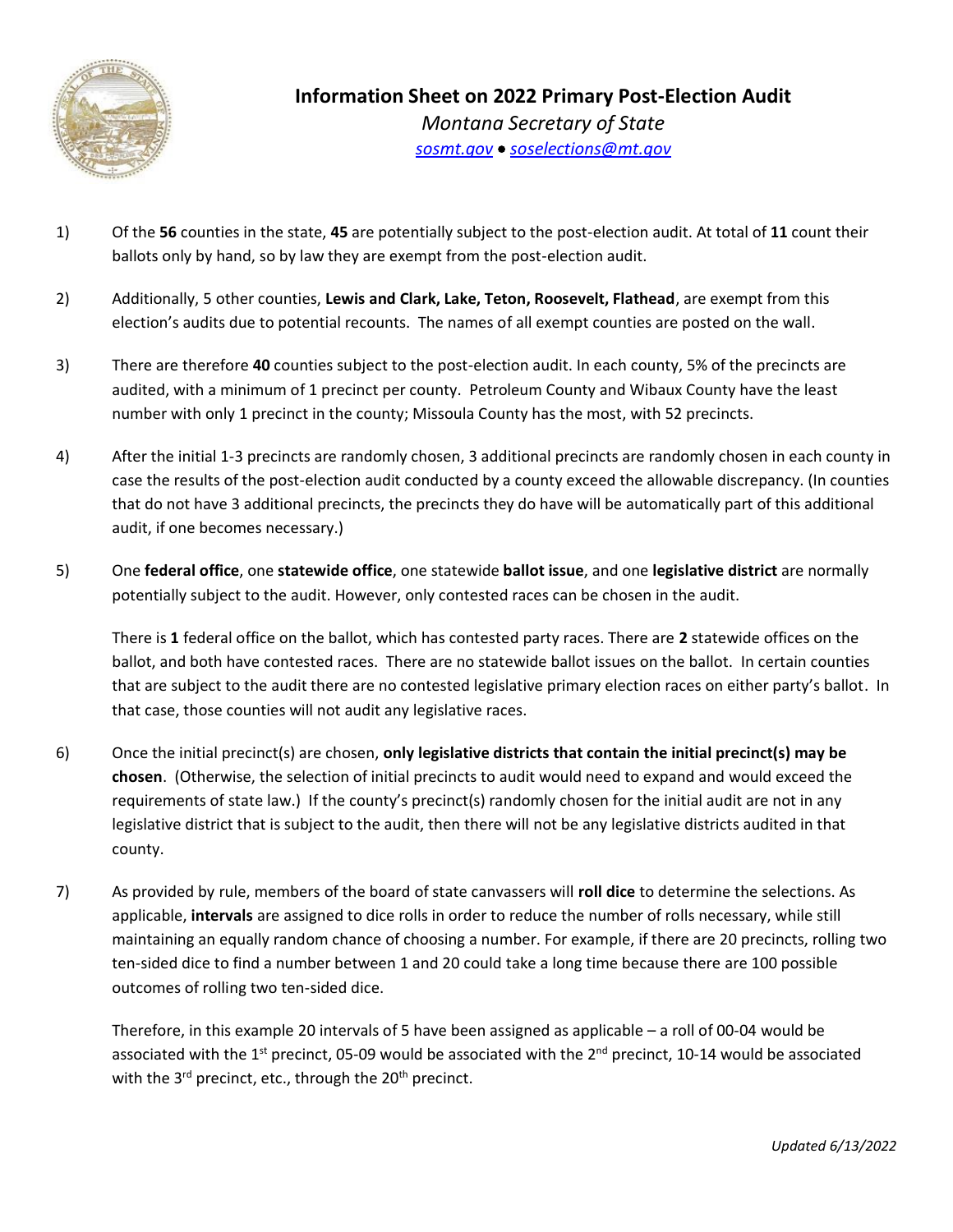# **Dice Roll Scenarios: 1-10 Choices**

| <b>Scenarios</b>                                  | <b>Dice Rolls</b> | <b>Re-Rolls</b>                               |  |
|---------------------------------------------------|-------------------|-----------------------------------------------|--|
| 2 Choices: 1st choice                             | $0 - 4$           | [None]                                        |  |
| $5-9$<br>2 Choices: 2nd choice                    |                   | [None]                                        |  |
| 3 choices: 1st choice                             | $0 - 2$           | 9                                             |  |
| 3 choices: 2nd choice                             | $3 - 5$           |                                               |  |
| 3 choices: 3rd choice                             | $6 - 8$           |                                               |  |
| 4 choices: 1st choice                             | $0 - 1$           |                                               |  |
| 4 choices: 2nd choice                             | $2 - 3$           |                                               |  |
| 4 choices: 3rd choice                             | $4 - 5$           | $8 - 9$                                       |  |
| 4 choices: 4th choice                             | $6 - 7$           |                                               |  |
| 5 choices: 1st choice                             | $0 - 1$           | [None]                                        |  |
| 5 choices: 2nd choice                             | $2 - 3$           |                                               |  |
| 5 choices: 3rd choice                             | $4 - 5$           |                                               |  |
| 5 choices: 4th choice                             | $6 - 7$           |                                               |  |
| 5 choices: 5th choice                             | $8-9$             |                                               |  |
| Number Rolled Equals Number Chosen<br>6-9 choices |                   | Re-Roll if 0 or Higher Than Number of Choices |  |
| $1-9 = 1-9, 0=10$<br>10 choices                   |                   | [None]                                        |  |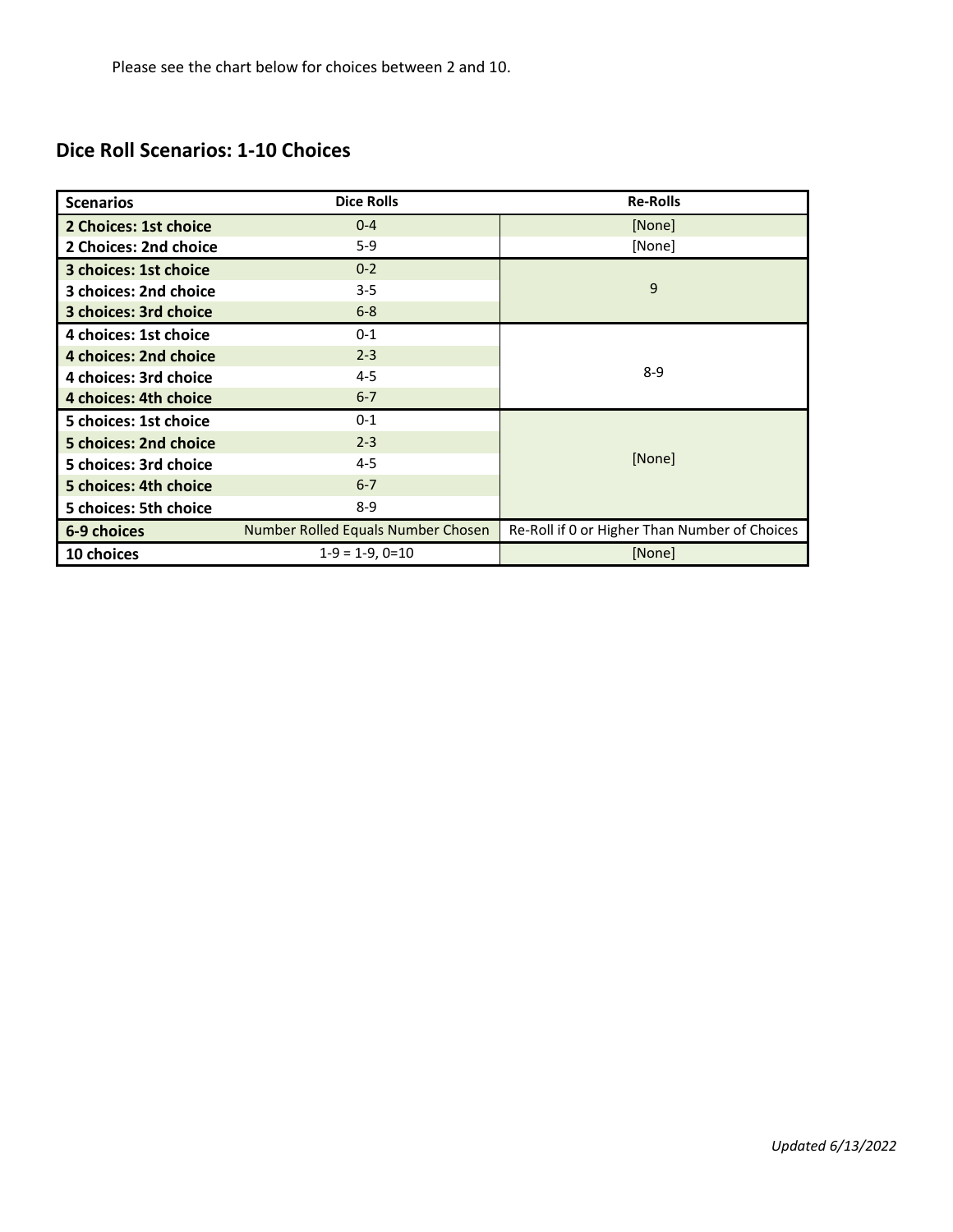|                | <b>2022 Federal Primary Post Election Audit:</b> |                          |                           |                                                          |  |  |
|----------------|--------------------------------------------------|--------------------------|---------------------------|----------------------------------------------------------|--|--|
|                | <b>Counties Subject to Audit</b>                 |                          |                           |                                                          |  |  |
|                | <b>Montana Secretary of State</b>                |                          |                           |                                                          |  |  |
|                |                                                  |                          |                           |                                                          |  |  |
|                | sosmt.gov · soselections@mt.gov                  |                          |                           |                                                          |  |  |
|                |                                                  |                          |                           |                                                          |  |  |
|                |                                                  |                          |                           |                                                          |  |  |
|                | <b>All Montana</b>                               | <b>Exempt Hand-</b>      |                           | Counties Exempt Due to Counties Subject to Post Election |  |  |
|                | <b>Counties</b>                                  | <b>Count Counties</b>    | <b>Potential Recounts</b> | <b>Audit</b>                                             |  |  |
|                | No. (56)                                         | (11)                     | (5)                       | (40)                                                     |  |  |
| $\mathbf{1}$   | Beaverhead                                       | <b>Daniels</b>           | Flathead***               | Beaverhead                                               |  |  |
| $\overline{2}$ | <b>Big Horn</b>                                  | Fallon                   | Lake*                     | <b>Big Horn</b>                                          |  |  |
| 3              | <b>Blaine</b>                                    | Garfield                 | Lewis and Clark*          | Blaine                                                   |  |  |
| 4              | Broadwater                                       | Golden Valley            | Teton*                    | <b>Broadwater</b>                                        |  |  |
| 5<br>6         | Carbon<br>Carter                                 | <b>McCone</b><br>Lincoln | Roosevelt**               | Carbon<br>Carter                                         |  |  |
| 7              | Cascade                                          | Meagher                  | $*$ PSC 5                 | Cascade                                                  |  |  |
| 8              | Chouteau                                         | <b>Powder River</b>      | **County Comm.            | Chouteau                                                 |  |  |
| 9              | Custer                                           | Prairie                  | *** PSC 5 & County Comm.  | Custer                                                   |  |  |
| 10<br>11       | Daniels<br>Dawson                                | Treasure<br>Wheatland    |                           | Dawson<br>Deer Lodge                                     |  |  |
| 12             | Deer Lodge                                       |                          |                           | Fergus                                                   |  |  |
| 13             | Fallon                                           |                          |                           | Gallatin                                                 |  |  |
|                | 14 Fergus                                        |                          |                           | Glacier                                                  |  |  |
| 15             | Flathead<br>16 Gallatin                          |                          |                           | Granite<br>Hill                                          |  |  |
| 17             | Garfield                                         |                          |                           | Jefferson                                                |  |  |
|                | 18 Glacier                                       |                          |                           | <b>Judith Basin</b>                                      |  |  |
| 19             | Golden Valley                                    |                          |                           | Liberty                                                  |  |  |
| 20<br>21       | Granite<br>Hill                                  |                          |                           | Madison<br>Mineral                                       |  |  |
| 22             | <b>Jefferson</b>                                 |                          |                           | <b>Missoula</b>                                          |  |  |
| 23             | Judith Basin                                     |                          |                           | Musselshell                                              |  |  |
|                | 24 Lake                                          |                          |                           | Park                                                     |  |  |
|                | 25 Lewis & Clark<br>26 Liberty                   |                          |                           | Petroleum<br><b>Phillips</b>                             |  |  |
|                | 27 Lincoln                                       |                          |                           | Pondera                                                  |  |  |
|                | 28 Madison                                       |                          |                           | Powell                                                   |  |  |
|                | 29 McCone                                        |                          |                           | Ravalli                                                  |  |  |
|                | 30 Meagher<br>31 Mineral                         |                          |                           | Richland<br>Rosebud                                      |  |  |
|                | 32 Missoula                                      |                          |                           | <b>Sanders</b>                                           |  |  |
|                | 33 Musselshell                                   |                          |                           | Sheridan                                                 |  |  |
|                | 34 Park                                          |                          |                           | Silver Bow                                               |  |  |
|                | 35 Petroleum<br>36 Phillips                      |                          |                           | Stillwater<br><b>Sweet Grass</b>                         |  |  |
|                | 37 Pondera                                       |                          |                           | Toole                                                    |  |  |
|                | 38 Powder River                                  |                          |                           | Valley                                                   |  |  |
|                | 39 Powell                                        |                          |                           | Wibaux                                                   |  |  |
|                | 40 Prairie<br>41 Ravalli                         |                          |                           | Yellowstone                                              |  |  |
|                | 42 Richland                                      |                          |                           |                                                          |  |  |
|                | 43 Roosevelt                                     |                          |                           |                                                          |  |  |
|                | 44 Rosebud                                       |                          |                           |                                                          |  |  |
|                | 45 Sanders<br>46 Sheridan                        |                          |                           |                                                          |  |  |
|                | 47 Silver Bow                                    |                          |                           |                                                          |  |  |
|                | 48 Stillwater                                    |                          |                           |                                                          |  |  |
|                | 49 Sweet Grass                                   |                          |                           |                                                          |  |  |
|                | 50 Teton<br>51 Toole                             |                          |                           |                                                          |  |  |
|                | 52 Treasure                                      |                          |                           |                                                          |  |  |
|                | 53 Valley                                        |                          |                           |                                                          |  |  |
|                | 54 Wheatland                                     |                          |                           |                                                          |  |  |

 Wibaux Yellowstone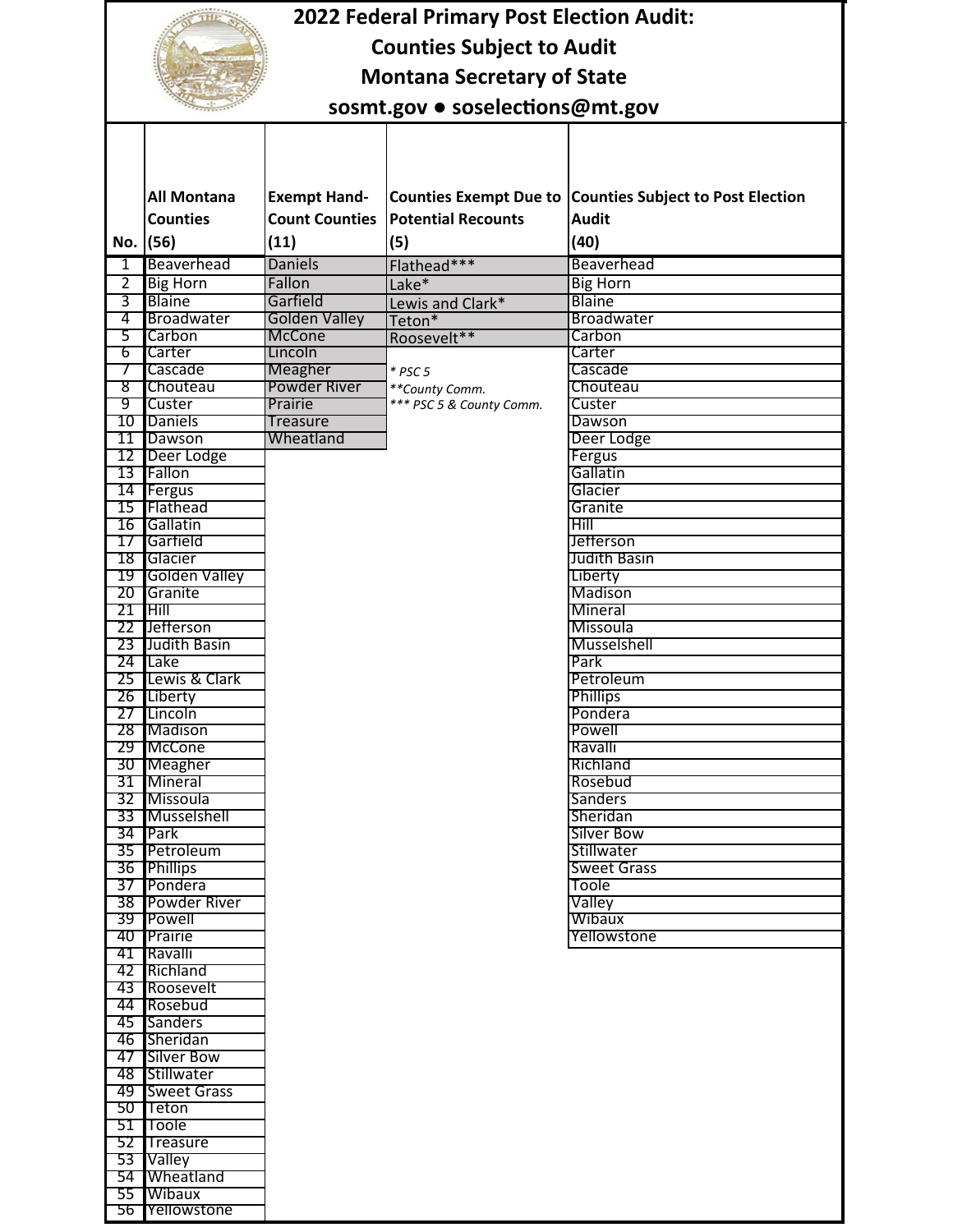## **[44.3.1718](https://rules.mt.gov/gateway/ruleno.asp?RN=44%2E3%2E1718)** DEFINITIONS

(1) "Blind count" means that the members of the county audit board do not know the vote totals in the precinct(s) being audited prior to conducting the postelection audit. (2) "Board" is defined as the state board of canvassers consisting of the attorney general, the state auditor, and the superintendent of public instruction. History: [13-17-503](http://leg.mt.gov/bills/mca/title_0130/chapter_0170/part_0050/section_0030/0130-0170-0050-0030.html), MCA; IMP, 13-17-503, MCA; NEW, 2010 MAR p. 918, Eff. 4/16/10.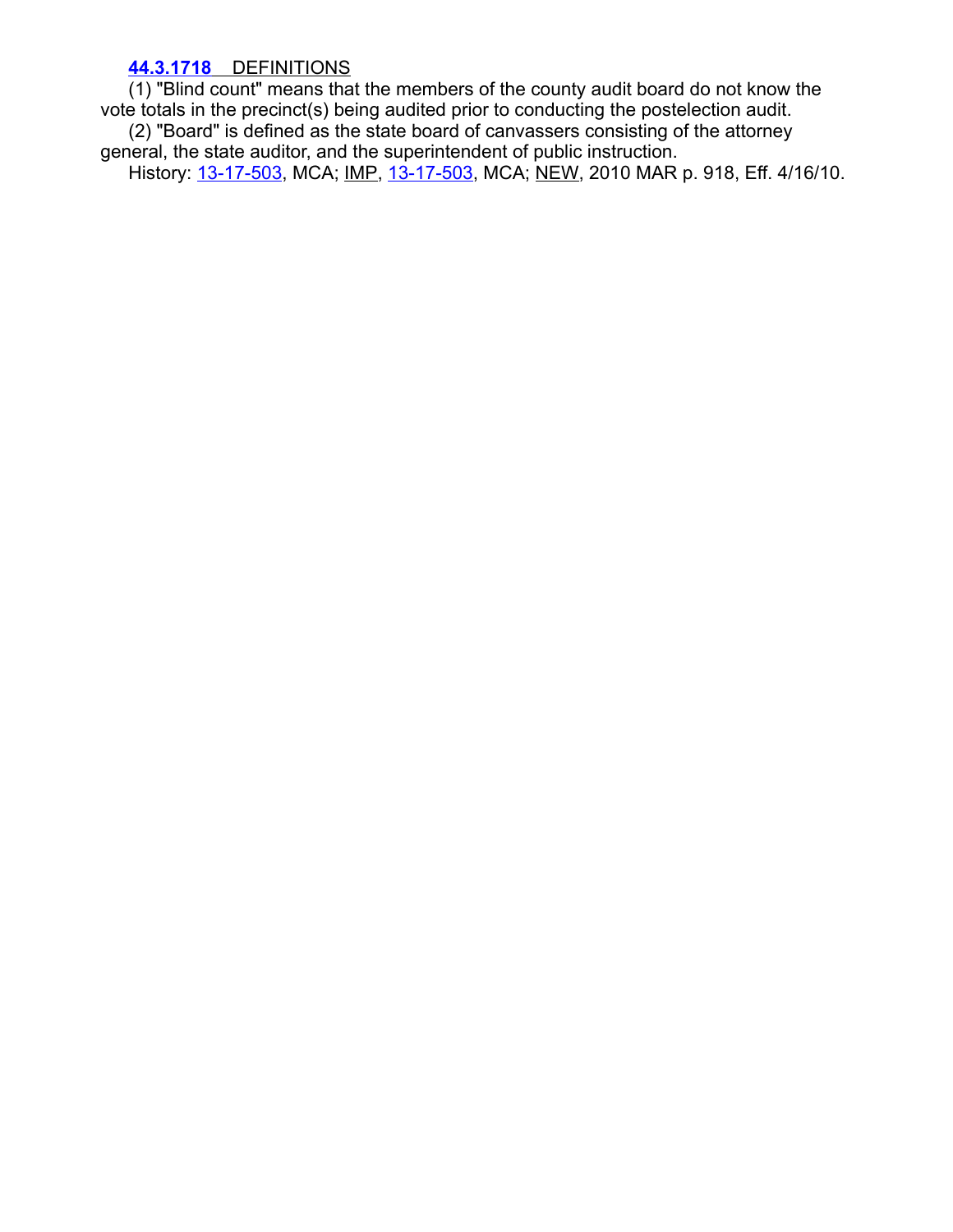## **[44.3.1719](https://rules.mt.gov/gateway/ruleno.asp?RN=44%2E3%2E1719)** SELECTION PROCESS FOR RANDOM-SAMPLE AUDIT

(1) Within seven to nine days after a federal election, the Secretary of State shall call a public meeting of the board to randomly select the races, ballot issues, and precincts to be audited pursuant to the Postelection Audit Act. Such public meeting will be posted no later than five days prior to the meeting date on the Secretary of State's web site.

(2) A county exempt from the postelection audit requirements because it does not use a vote-counting machine or has a race that is within the margins of a recount pursuant to Title 13, chapter 16, part 2, MCA, shall notify the Secretary of State of its exemption no later than seven days after the election by submitting a notice for exemption on the form approved by the Secretary of State.

(3) Pursuant to  $13-17-503$ , MCA, at least 5% of the precincts in each county, or a minimum of one precinct in a county, shall be audited, whichever is greater. The board shall utilize current official precinct information provided by the counties to the Secretary of State to determine the number of precincts to be audited per county. Three additional precincts in each county will be selected pursuant to [13-17-505,](http://leg.mt.gov/bills/mca/title_0130/chapter_0170/part_0050/section_0050/0130-0170-0050-0050.html) MCA, in case a discrepancy in vote tallies occurs that necessitates further auditing.

(4) To select the specific races and precincts to be audited, the board shall use tensided dice with numerals from 0 to 9 as the method of random selection. One, two, or three dice shall be used as specified below. The dice shall be red, white, and blue in color where red is the first number, white is the second number, and blue is the third number, if necessary.

(a) The precincts shall be numbered with consecutive numbers from 00 up to the actual number of precincts for counties having from 11 to 100 precincts, i.e., precinct 1 is numbered 01, precinct 2 is numbered 02 and so on until all the precincts in a county have been numbered. Precinct 100 will be numbered 00. For counties with 101 or more precincts, the precincts shall be numbered with consecutive numbers from 101 up to the actual number of precincts.

(b) One or two ten-sided dice shall be used to select one statewide office race, if any, one federal office race, one legislative office race, and one statewide ballot issue, if any, by assigning a number to each district or race based on its order of placement on the ballot.

(c) One ten-sided die shall be used to select the precinct to be audited for counties consisting of ten or less precincts, with 0 representing precinct 10.

(d) Two ten-sided dice shall be utilized to select the precinct or precincts to be audited for those counties consisting of 11 to 100 precincts.

(e) Three ten-sided dice shall be utilized to select the precincts to be audited for any counties consisting of more than 100 precincts.

(f) The board may decide to assign a number range of equal intervals to each precinct to reduce the number of dice throws needed, e.g.,  $0 - 2 =$  precinct 1,  $3 - 5 =$  precinct 2,  $6 8$  = precinct 3, etc.

(5) The board shall determine the order in which board members will throw the dice. Board members will rotate dice throwing after each 30-minute interval. A ribbed tumbler and dice tray shall be utilized to accomplish the dice throw. The Secretary of State shall record the results on the prescribed form.

(6) Once the races and the precincts to be audited have been selected, the Secretary of State shall notify each county election administrator of the race and precinct selections and post the selections on the Secretary of State's web site.

(7) The Secretary of State in collaboration with the counties will provide guidance to the counties as to the method the counties will use to ensure all individual precinct ballots, including but not limited to each precinct's absentee ballots, are accounted for in a manner that will correlate to a specific vote-counting machine. The method will ensure that the postelection audit is a blind count.

[History: 13-17-503, MCA; IMP, 13-17-503, 13-17-504, 13-17-505, 13-17-506, 13-17-](http://leg.mt.gov/bills/mca/title_0130/chapter_0170/part_0050/section_0070/0130-0170-0050-0070.html) 507, MCA; NEW, 2010 MAR p. 1548, Eff. 4/16/10.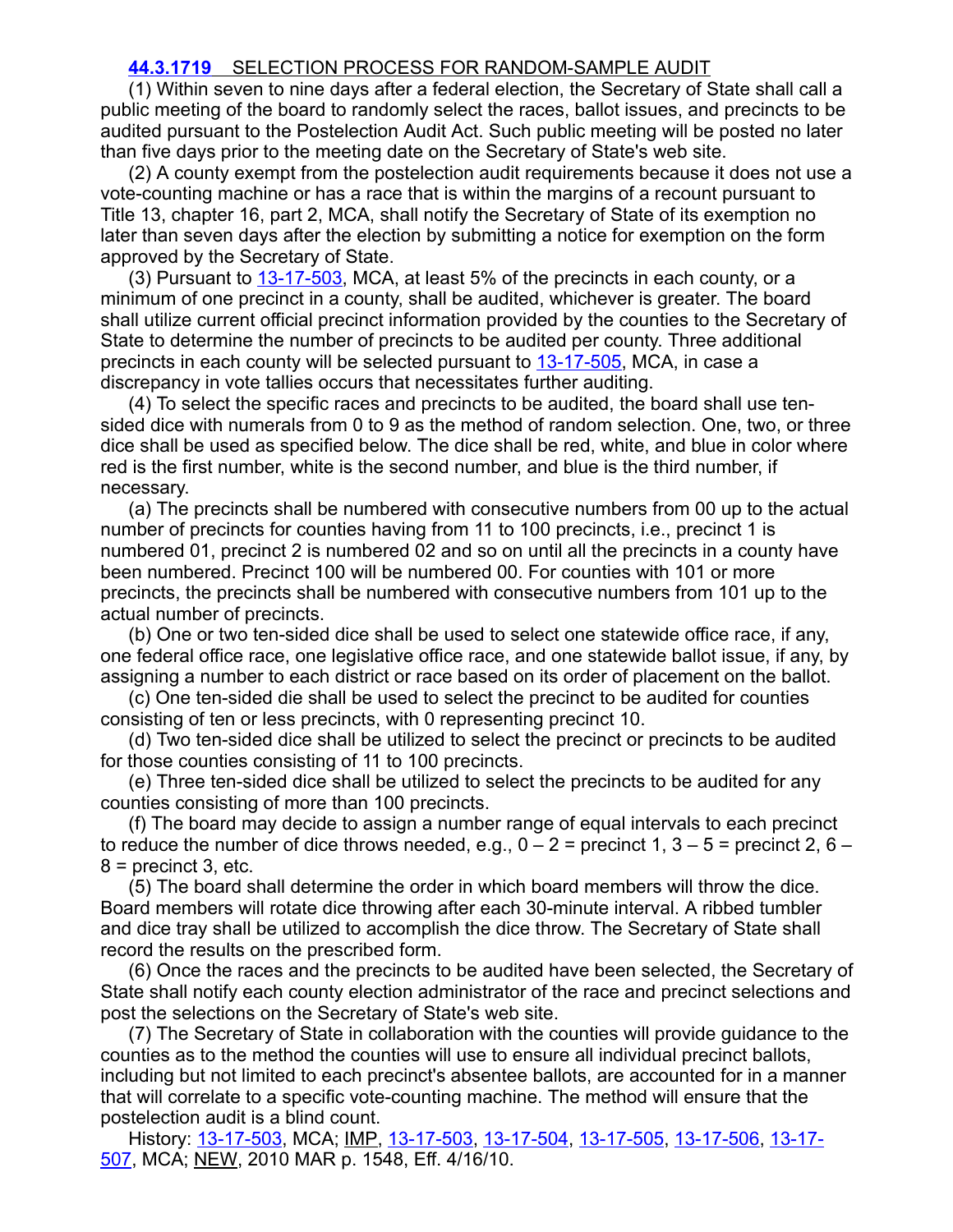## **[44.3.1720](https://rules.mt.gov/gateway/ruleno.asp?RN=44%2E3%2E1720)** REPORTING PROCESS FOR RANDOM-SAMPLE AUDIT

(1) Once the county audit committee has performed the random-sample audit pursuant to the procedures specified in  $13-17-503$  and  $13-17-504$ , MCA, the county election administrator shall notify the secretary of state of the results by submitting the information on a form approved by the secretary of state.

(2) The secretary of state shall post the results of the state board of canvassers' random-sample audit selections on its web site.

History: [13-1-202](http://leg.mt.gov/bills/mca/title_0130/chapter_0010/part_0020/section_0020/0130-0010-0020-0020.html), [13-17-503](http://leg.mt.gov/bills/mca/title_0130/chapter_0170/part_0050/section_0030/0130-0170-0050-0030.html), MCA; IMP, [13-17-505,](http://leg.mt.gov/bills/mca/title_0130/chapter_0170/part_0050/section_0050/0130-0170-0050-0050.html) [13-17-506](http://leg.mt.gov/bills/mca/title_0130/chapter_0170/part_0050/section_0060/0130-0170-0050-0060.html), [13-17-507](http://leg.mt.gov/bills/mca/title_0130/chapter_0170/part_0050/section_0070/0130-0170-0050-0070.html), MCA; NEW, 2010 MAR p. 918, Eff. 4/16/10; AMD, 2012 MAR p. 760, Eff. 4/13/12.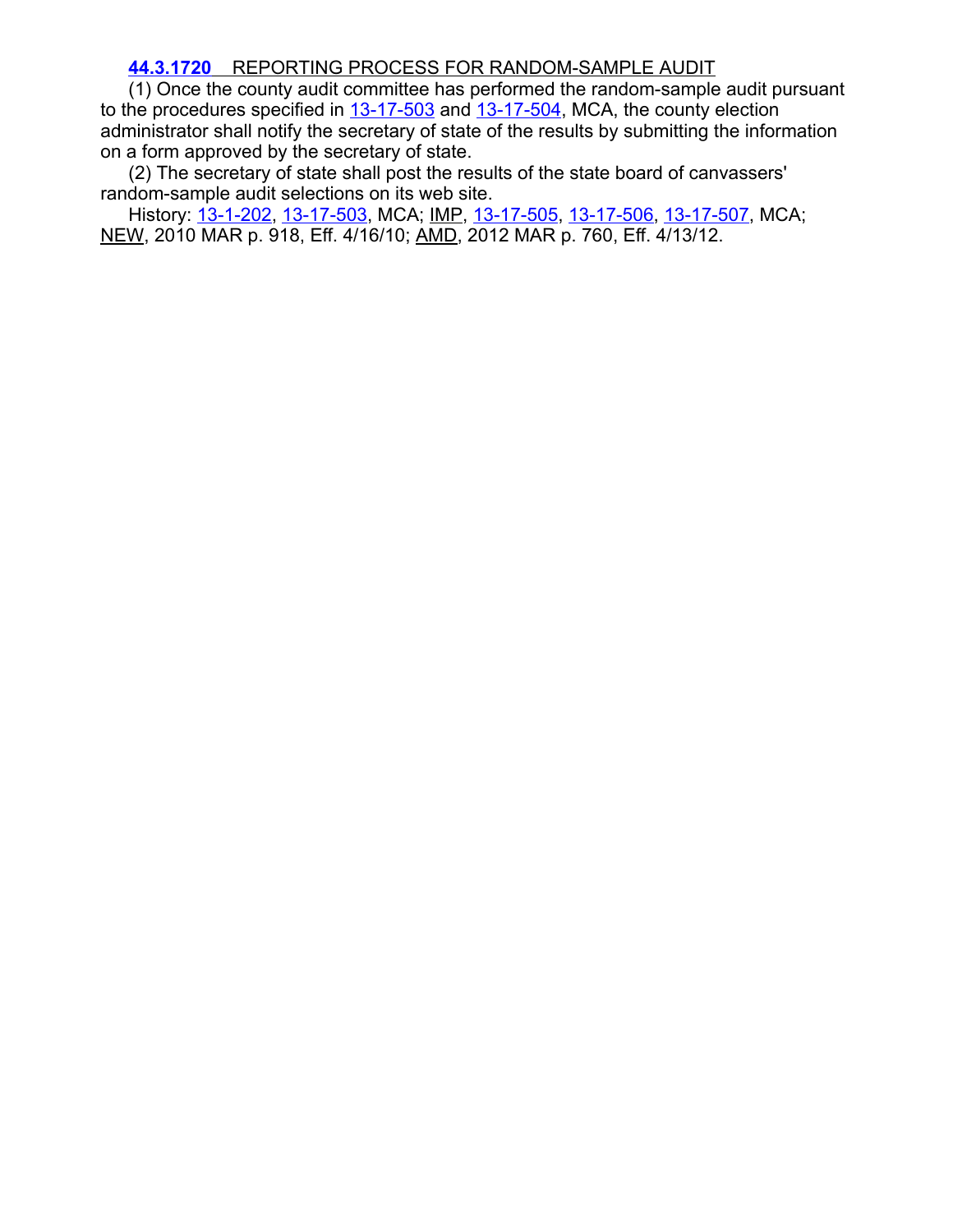# **Part 5 Postelection Audit**

#### **Part Compiler's Comments**

*Effective Date:* This part is effective October 1, 2009.

 **13-17-501. Short title.** This part may be cited as the "Postelection Audit Act".  **History: En. Sec. 1, Ch. 89, L. 2009.**

**13-17-502. Definitions.** As used in this part, the following definitions apply:

 (1) "Computer software expert" means a person who has obtained a bachelor of science degree in computer science with expertise in software engineering and who is not affiliated with an election software vendor.

(2) "County audit committee" means the committee that conducts a random-sample audit in a county.

 (3) "Vote-counting machine" means an individual piece of equipment used to automatically tabulate votes.

 **History: En. Sec. 2, Ch. 89, L. 2009.**

 **13-17-503. Random-sample audit of vote-counting machines required — rulemaking authority.** (1) After unofficial results are available to the public in a federal election, but before the official canvass by the county board of canvassers, the county audit committee shall conduct a random-sample audit of vote-counting machines.

 (2) The random-sample audit may not include a ballot that a vote-counting machine was unable to process and that was not resolved pursuant to 13-15-206 because the ballot:

(a) appeared to have at least one overvote;

(b) appeared to be blank;

(c) was in a condition that prevented its processing by a vote-counting machine; or

(d) contained a mark, error, or omission that prevented its processing by a vote-counting machine.

(3) Except as provided in subsections (4) and (5), the random-sample audit must include:

 (a) at least 5% of the precincts in each county or a minimum of one precinct in each county, whichever is greater; and

(b) an election for:

(i) one statewide office race, if any;

(ii) one federal office race;

(iii) one legislative office race; and

(iv) one statewide ballot issue if a statewide ballot issue was on the ballot.

(4) The audit may not include:

(a) a retention election for a judicial candidate; or

(b) a race in which a candidate was unopposed.

(5) A county is exempt from the postelection random-sample audit requirements if:

(a) the county does not use a vote-counting machine; or

 (b) the county's unofficial final vote totals for a ballot issue or for any race, except precinct committee representative, show a tie vote or a vote within the margins allowed by Title 13, chapter 16, part 2, for a recount without a court order. A county meeting the requirements of this subsection (5)(b) shall notify the secretary of state as soon as practicable.

 (6) The secretary of state shall adopt rules to implement the provisions of this part, including but not limited to rules for:

 (a) the process to be used for selecting precincts, races, and ballot issues for the random-sample audit; and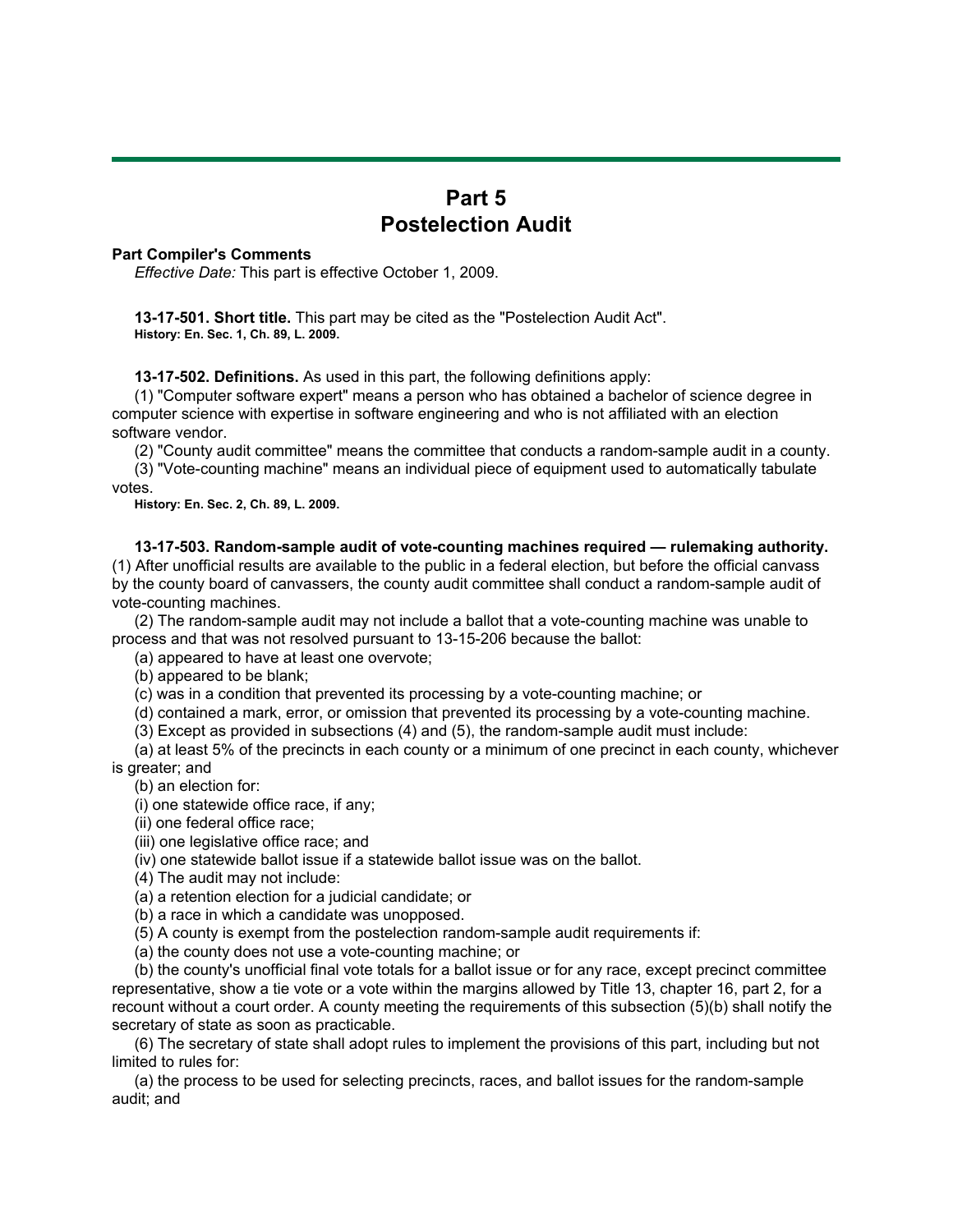(b) the manner in which the random-sample audit of vote-counting machines will be conducted pursuant to the procedures established in this part.

 **History: En. Sec. 3, Ch. 89, L. 2009; amd. Sec. 62, Ch. 242, L. 2011.**

### **Compiler's Comments**

 *2011 Amendment:* Chapter 242 in (5)(b) after "final vote totals for" substituted "a ballot issue or for any race, except precinct committee representative, show a tie vote" for "any race or ballot issue involving more than one precinct show a tie vote". Amendment effective January 1, 2012.

#### **Administrative Rules**

 ARM 44.3.1718 Definitions. ARM 44.3.1719 Selection process for random-sample audit.

 **13-17-504. County audit committee — membership — oath required.** (1) Prior to each federal election, the county governing body shall appoint at least three individuals to serve on the county audit committee from a list of county employees and county residents who have offered to serve on the committee.

(2) The county audit committee may not include:

(a) a person who served as an election judge in the election;

(b) a person employed by the vendor who supplied the vote-counting machines subject to the audit; or

(c) a person who has performed maintenance on the vote-counting machines subject to the audit.

 (3) Before beginning service, the audit committee members shall take and subscribe the official oath prescribed by the Montana constitution. The audit committee members may administer the oath to each other.

 (4) The county election administrator shall serve as the secretary to the county audit committee.  **History: En. Sec. 4, Ch. 89, L. 2009.**

#### **Administrative Rules**

ARM 44.3.1719 Selection process for random-sample audit.

 **13-17-505. Selection process for random-sample audit.** (1) No sooner than 7 days after the election and no later than 9 days after the election, the state board of canvassers, pursuant to 13-17-503 and as established by rule, shall randomly select:

(a) the races and ballot issue to be audited;

(b) the precincts to be audited in each county; and

 (c) three additional precincts in each county that would be audited if a discrepancy in vote tallies occurs and results in the need to audit additional precincts pursuant to 13-17-507.

(2) The selection process must be open to the public.

 (3) After selecting the precincts, races, and ballot issue for the random-sample audit, the state board of canvassers shall direct the secretary of state to:

(a) notify each county election administrator of the selections; and

(b) make a list of the selections available electronically.

 **History: En. Sec. 5, Ch. 89, L. 2009.**

### **Administrative Rules**

 ARM 44.3.1719 Selection process for random-sample audit. ARM 44.3.1720 Reporting process for random-sample audit.

 **13-17-506. Conduct of random-sample audit.** (1) The random-sample audit must be completed at least 1 day before the official canvass by the county board of canvassers.

 (2) The county audit committee shall manually count the votes for the random-sample audit as follows: (a) One member shall read the ballot while the remaining members shall each record on an official

tally sheet the number of valid votes cast for each of the selected offices and the ballot issue.

 (b) (i) After the vote is complete, the tally sheets of the members recording the votes must be compared.